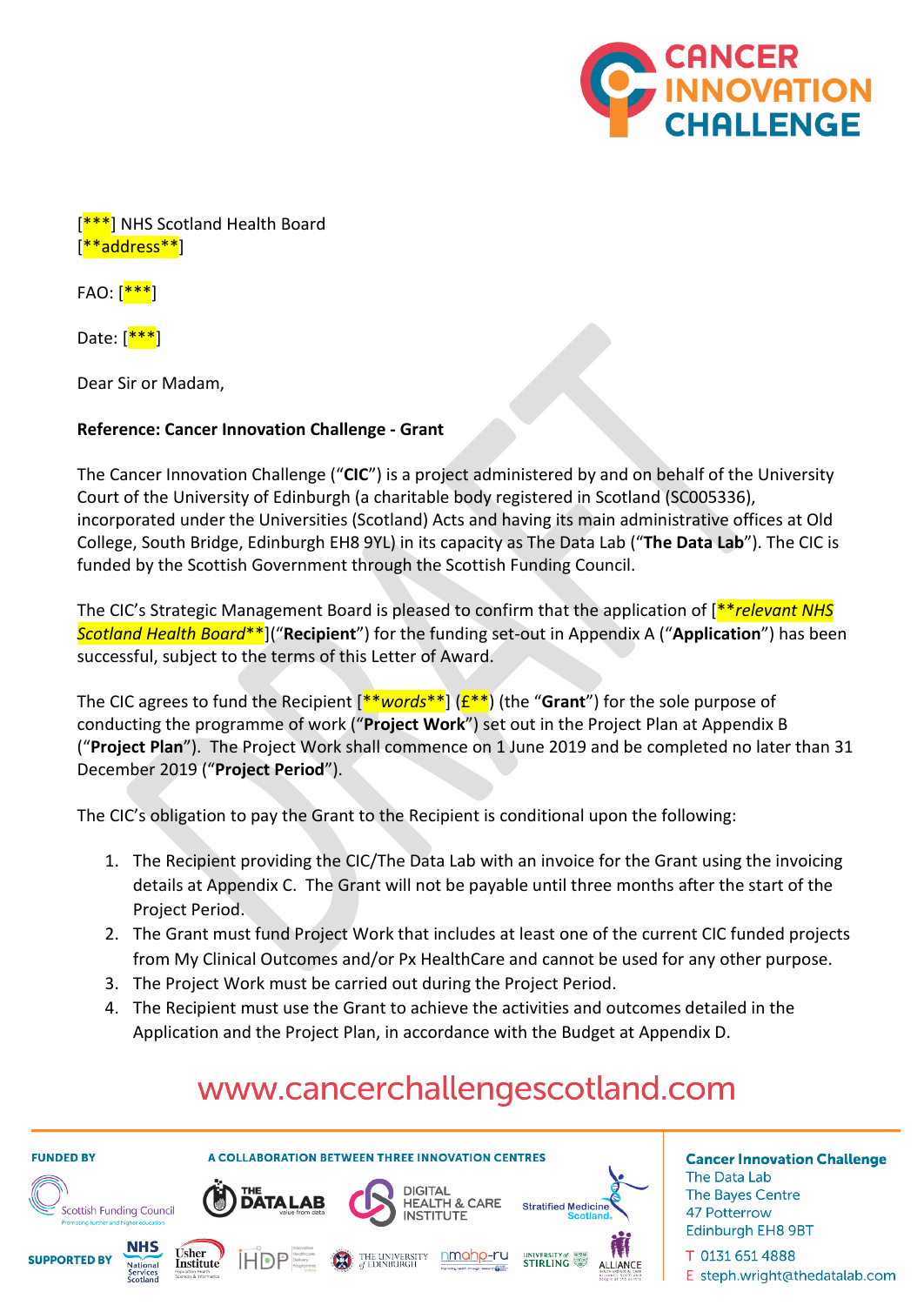

- 5. The Grant is deemed to be inclusive of VAT and represents the maximum amount payable by the CIC/The Data Lab to the Recipient in respect of the Application. Under no circumstances shall the CIC/The Data Lab be responsible for any additional costs incurred by the Recipient in connection with the Project Work.
- 6. If the Recipient misapplies the Grant or fails to satisfy any of the terms of this letter due to its own misconduct or negligence, the Recipient must notify the CIC/The Data Lab immediately, and The Data Lab shall be entitled to:
	- i. withdraw the Grant;
	- ii. suspend (temporarily or permanently) payment of the Grant; and/or
	- iii. reclaim any portion of the Grant already paid to the Recipient (at the discretion of the CIC/The Data Lab acting reasonably in this regard taking into account the nature of the Project Plan).

In the case of a reclaim, the Recipient will promptly, on demand, make repayment to the CIC/The Data Lab.

#### **Meetings and Reports**

- 7. The Recipient must attend the following three meetings with the CIC: kick-off; three month meeting and project close. Meetings may be held by teleconference, video conferencing or in person.
- 8. The Recipient must submit a report (report template to be issued to Recipient at the kick off meeting) of all activities related to the Grant within one calendar month of the end of the Project Period.
- 9. The Recipient must submit a further report (report template to be issued at three month meeting) six months after the end of the Project Period

# **Reporting, publications and auditing:**

- 10. The Recipient shall maintain a detailed breakdown of the Grant applied in respect of the Project Plan and shall provide this to the CIC/The Data Lab as part of its reporting requirements.
- 11. The Recipient shall ensure all publications in respect of the programme of works under the Project Plan acknowledge the financial support of the CIC.
- 12. Any publicity/communications activities about the programme of works under the Project Plan will need to be in consultation between the Recipient and the CIC.

# **Intellectual Property**

- 13. All background intellectual property rights in Project Work that exists prior to the start of the Project Period will be owned by the party that provided such Project Work.
- 14. In the event any foreground intellectual property rights are created in the delivery of the Project Work, an agreement between the Recipient and any commercial entity involved in the Project Work shall be agreed.
- 15. The CIC/The Data Lab may request certain further information from the Recipient pertaining to the Project Work for the purposes of reporting to the Scottish Funding Council, such information should not to be unreasonably withheld.
- 16. The Recipient will allow The Data Lab and/or an independent chartered or certified public accountant appointed by The Data Lab or Scottish Funding Council, on reasonable notice at any time during the Project Period and for a period six (6) years thereafter, to examine, audit and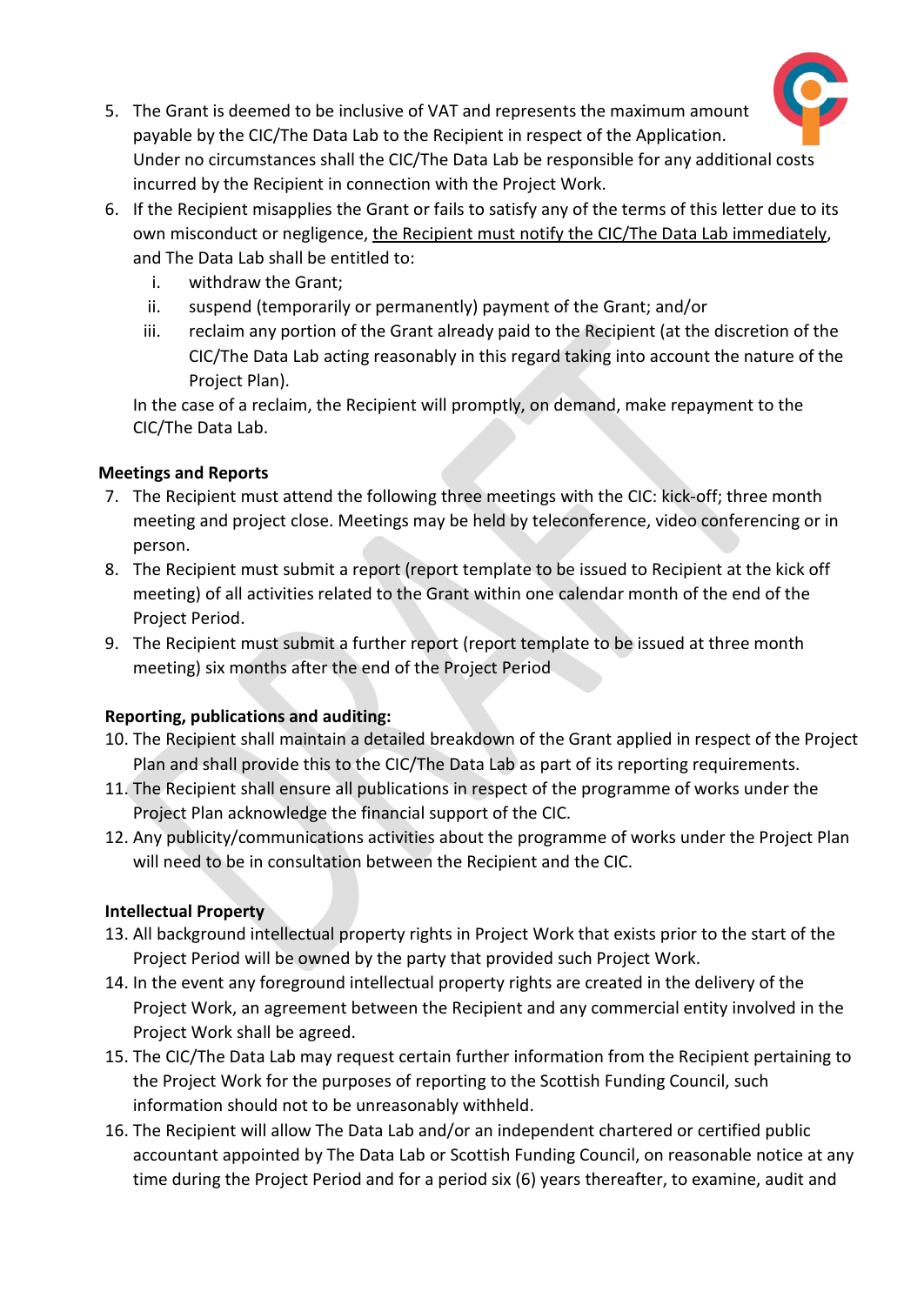copy all books and records relating to the use of the Grant.



# **Limitation of Liability:**

- 17. The Data Lab shall not be responsible for any costs, claims or liabilities arising as a result of any act or omission of the Recipient in respect of the Project Work (including the Recipient's employees and subcontractors).
- 18. In no circumstances shall the CIC/The Data Lab be liable under this Letter of Award or in relation to the Project Work for any sum greater than the Grant.
- 19. Nothing in this Letter of Award shall be deemed to exclude or limit in any way the CIC's/The Data Lab's liability for:
	- i. Death or personal injury caused by its negligence, or the negligence of its employees, agents or subcontractors;
	- ii. Fraud or fraudulent misrepresentation; or
	- iii. Any other matter the exclusion or limitation of which is not permitted by law.

# **General:**

- 20. The Recipient shall procure that in carrying out the Project Work it will comply with the Bribery Act 2010, Data Protection Laws and all other applicable laws, regulations, statutes and other analogous legislation. For the purposes of this Clause, the following definitions shall apply:
	- i. "Data Protection Laws" shall mean (a) any law, statute, declaration, decree, directive, legislative enactment, order, ordinance, regulation, rule or other binding restriction (as amended, consolidated or re-enacted from time to time) which relates to the protection of individuals with regards to the Processing of Personal Data to which a Party is subject, including Regulation (EU) 2016/679 of the European Parliament and of the Council of 27 April 2016 and all legislation enacted in the UK in respect of the protection of Personal Data; and (b) any code of practice or guidance published by the Information Commissioner's Office (or equivalent regulatory body) from time to time.
	- ii. "Personal Data" and "Processing" each have the meanings given to them in Data Protection Laws and "Process" and any other tense or part of that verb will be interpreted accordingly.
- 21. If any part of this Letter of Award is held to be invalid or unenforceable by any legislation or legal authority, the remaining portion of such condition and the rest of the Letter of Award shall remain in force and effect as if the Letter of Award as been granted with no such provision.
- 22. This Letter of Award shall constitute the entire agreement between the CIC/The Data Lab and Recipient for the Grant and supersedes any prior arrangements, understandings, promises or agreements made or existing between the CIC/ The Data Lab and Recipient in relation to the subject matter hereof. Any variation shall only be valid if in writing and signed by an authorised signatory of the CIC/The Data Lab and Recipient.
- 23. All notifications under this Letter of Award shall be submitted to:
	- i. CIC Manager, Cancer Innovation Challenge, The Data Lab, 47 Potterrow, Edinburgh EH8 9BT.
	- ii. The Recipient:  $[$   $]$ .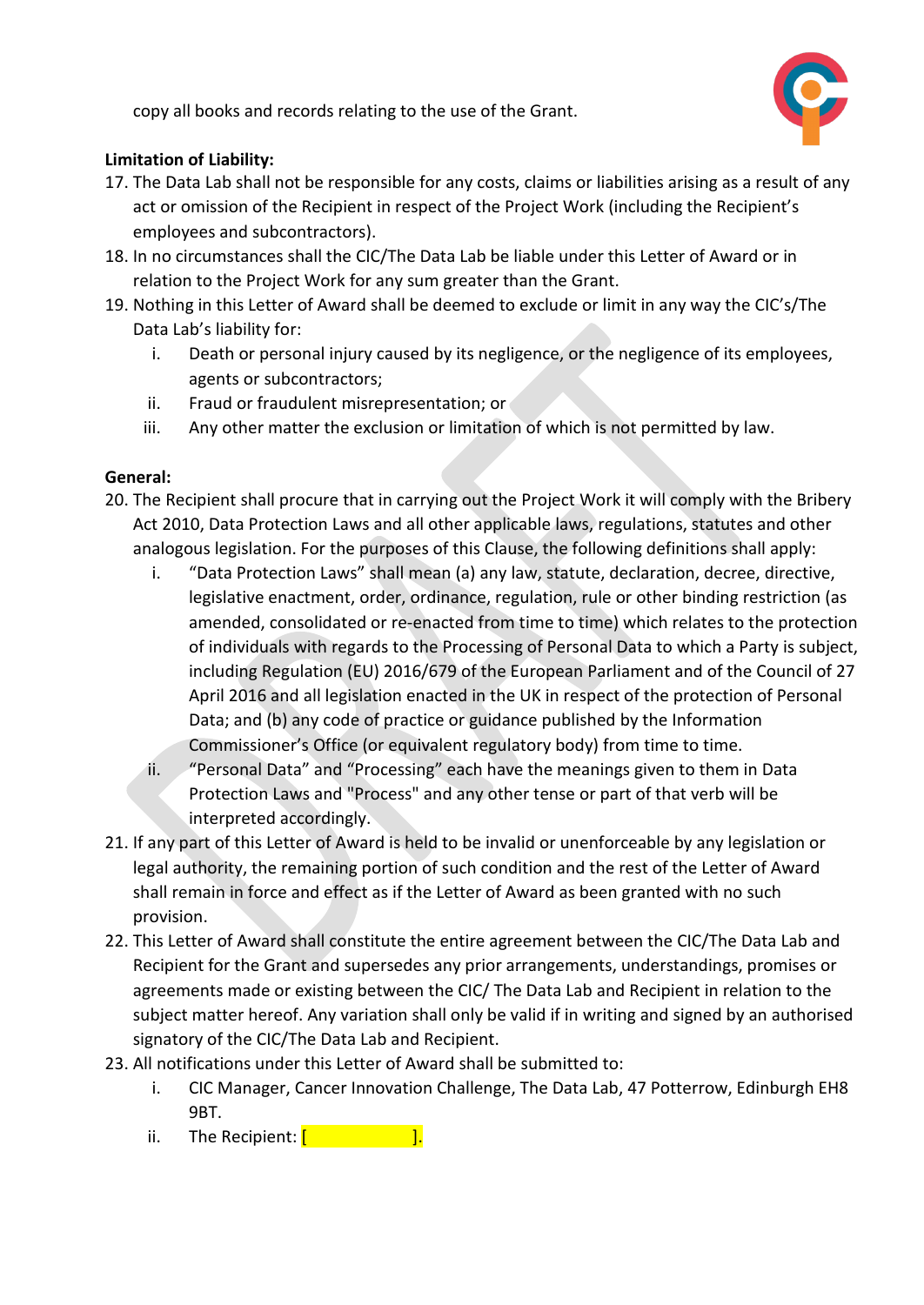

24. This Letter of Award will be governed by and construed in accordance with the laws of Scotland. The CIC/The Data Lab and the Recipient agree that any dispute arising under or in connection with this Letter of Award will be decided in the Scottish Courts which will have the exclusive jurisdiction in respect of any such matter.

In order to accept this Grant, please sign (in ink) and return a scanned copy of this letter within two (2) weeks of the date of this letter to [steph.wright@thedatalab.com.](mailto:steph.wright@thedatalab.com)

For any enquiries related to this Grant, please contac[t steph.wright@thedatalab.com.](mailto:steph.wright@thedatalab.com)

Yours faithfully

The University Court of the University of Edinburgh in its capacity as THE DATA LAB

Authorised Signatory

\_\_\_\_\_\_\_\_\_\_\_\_\_\_\_\_\_\_\_\_\_\_\_\_\_\_\_\_\_\_\_\_\_\_\_\_\_\_\_\_\_\_

Position: …………………………………………

Date: …………………………………………

We, the Recipient, acknowledge and accept this Letter of Award, in addition to the Schedule in two (2) parts annexed hereto.

Authorised Signatory

|--|--|--|--|

 $\overline{\phantom{a}}$  , where  $\overline{\phantom{a}}$  , where  $\overline{\phantom{a}}$  ,  $\overline{\phantom{a}}$  ,  $\overline{\phantom{a}}$  ,  $\overline{\phantom{a}}$  ,  $\overline{\phantom{a}}$  ,  $\overline{\phantom{a}}$  ,  $\overline{\phantom{a}}$  ,  $\overline{\phantom{a}}$  ,  $\overline{\phantom{a}}$  ,  $\overline{\phantom{a}}$  ,  $\overline{\phantom{a}}$  ,  $\overline{\phantom{a}}$  ,  $\overline{\phantom{a}}$  ,

Title: …………………………………………

Date: …………………………………………

for and on behalf of \*\*\*\*\*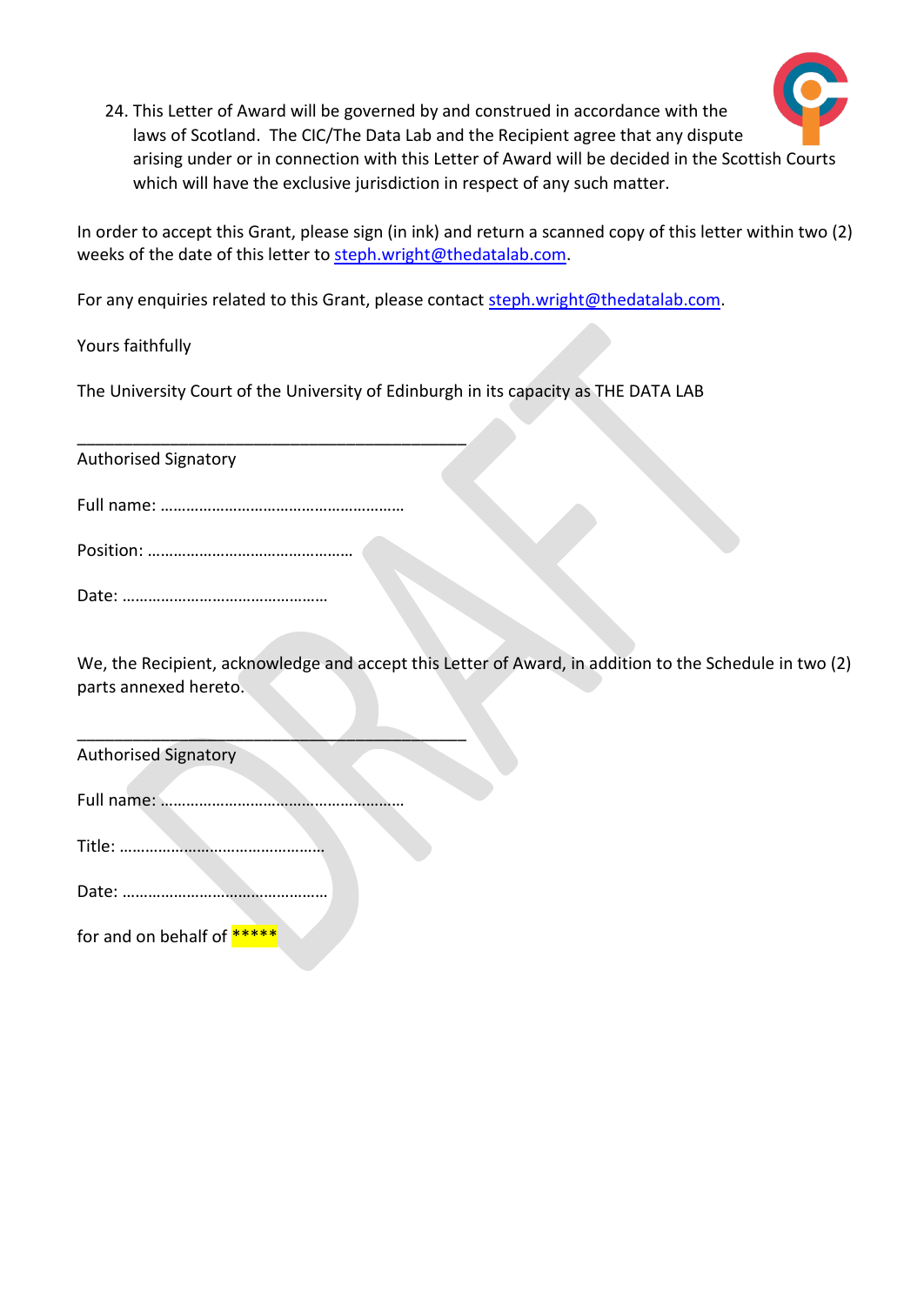**Appendix A Application** 

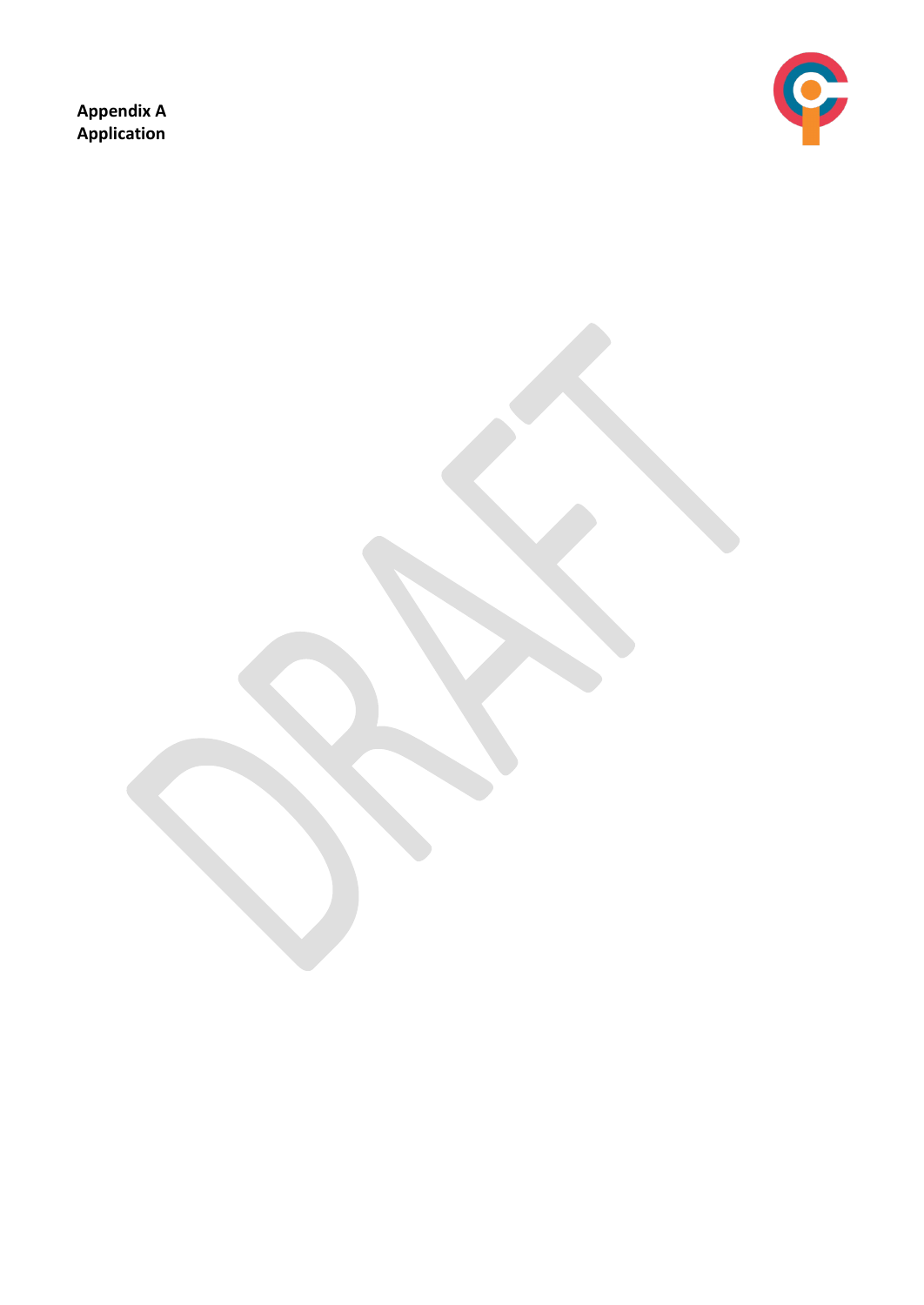**Appendix B Project Plan**

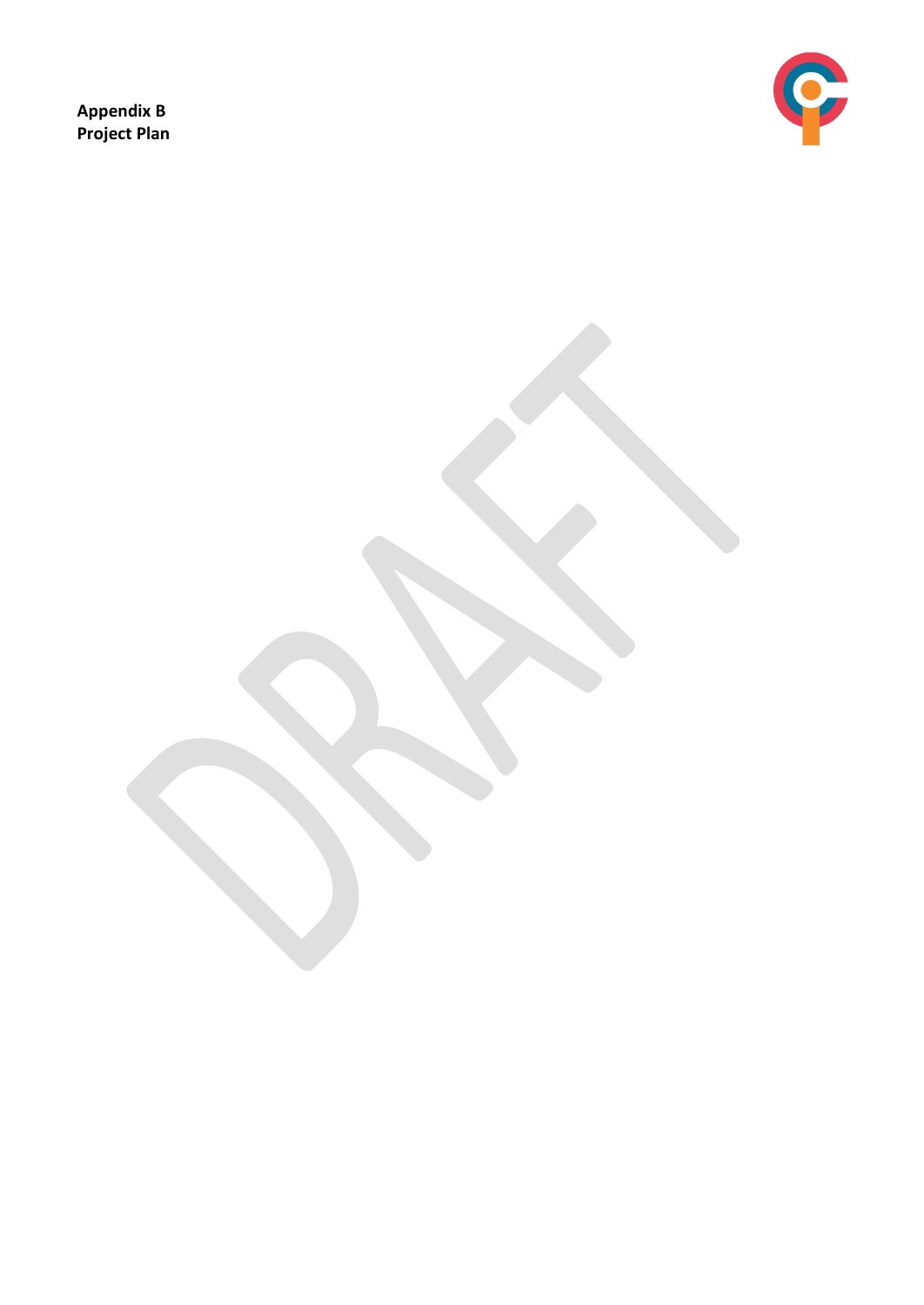#### **Appendix C**



#### **Invoicing Details**

- Invoice date to be at least three months after the start of the Project Period and no later than 30 September 2019.
- Invoicing details as follows:
	- The invoice to CIC/The Data Lab shall include the following information:
		- o Project Work title
		- o Itemised Costs
		- o Purchase Order Number XXX

The invoice should be sent to: [steph.wright@thedatalab.com](mailto:steph.wright@thedatalab.com)